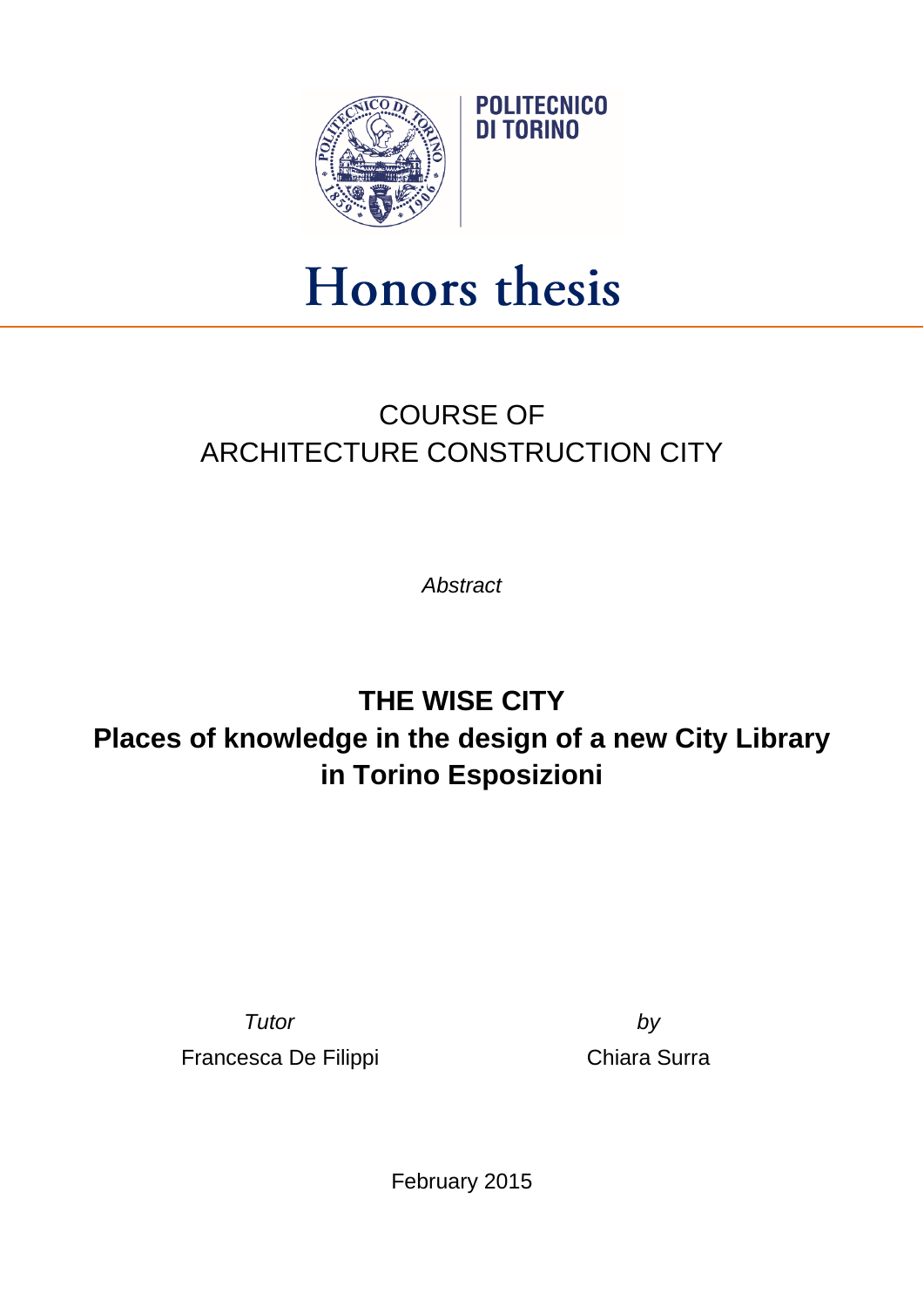Entering a library is like moving a curtain in front of a window overlooking a beautiful panorama: let you discover new horizons. Walking through the shelves gives you the chance to discover new texts, to basically get out of ourselves and to get in touch with the world. Curiosity has always led men to move forward, to never be satisfied with their knowledge. The library lavishly feeds this curiosity, stimulates it, and directs it.

\_\_\_\_\_\_\_\_\_\_\_\_\_\_\_\_\_\_\_

This thesis deals with understanding the cultural needs of the city of Turin, Italy, and to give them an answer designing the new Civic Library in the Torino Esposizioni Building, designed by Nervi in the 40s and 50s.

The library, subject of this thesis, is seen as an important engine of knowledge, a major actor on the cultural stage of today's society. As a matter of fact, the book is an instrument charged with potentiality; the library, both as an institution and as a building, must valorize it, favoring a stimulating encounter between the book and the reader.

Looking upon the past, at the roots of the library institution, has proved to be a crucial step in understanding the social role it has nowadays.

The first step to think and design a new Turin Civic Library in Torino Esposizioni was to investigate the functional and performance needs required by a new library in Turin. To achieve this goal, it was essential to know and live the reality of libraries, writing a thesis in their spaces, in essence, to play the role of the user. Since the user's point of view may be incomplete and lacking, it was equally important to listen to the people working in the library system. They know limits and potentials about libraries and represent the nourishment of the system.

On the other hand, it was essential to discover and to immerse in the cultural context of Turin, so filled of profoundly different libraries, operating in opposite social contexts, some more linked to the past, others already well projected towards the future. In each of them, it was beneficial to spend time and to talk with the staff.

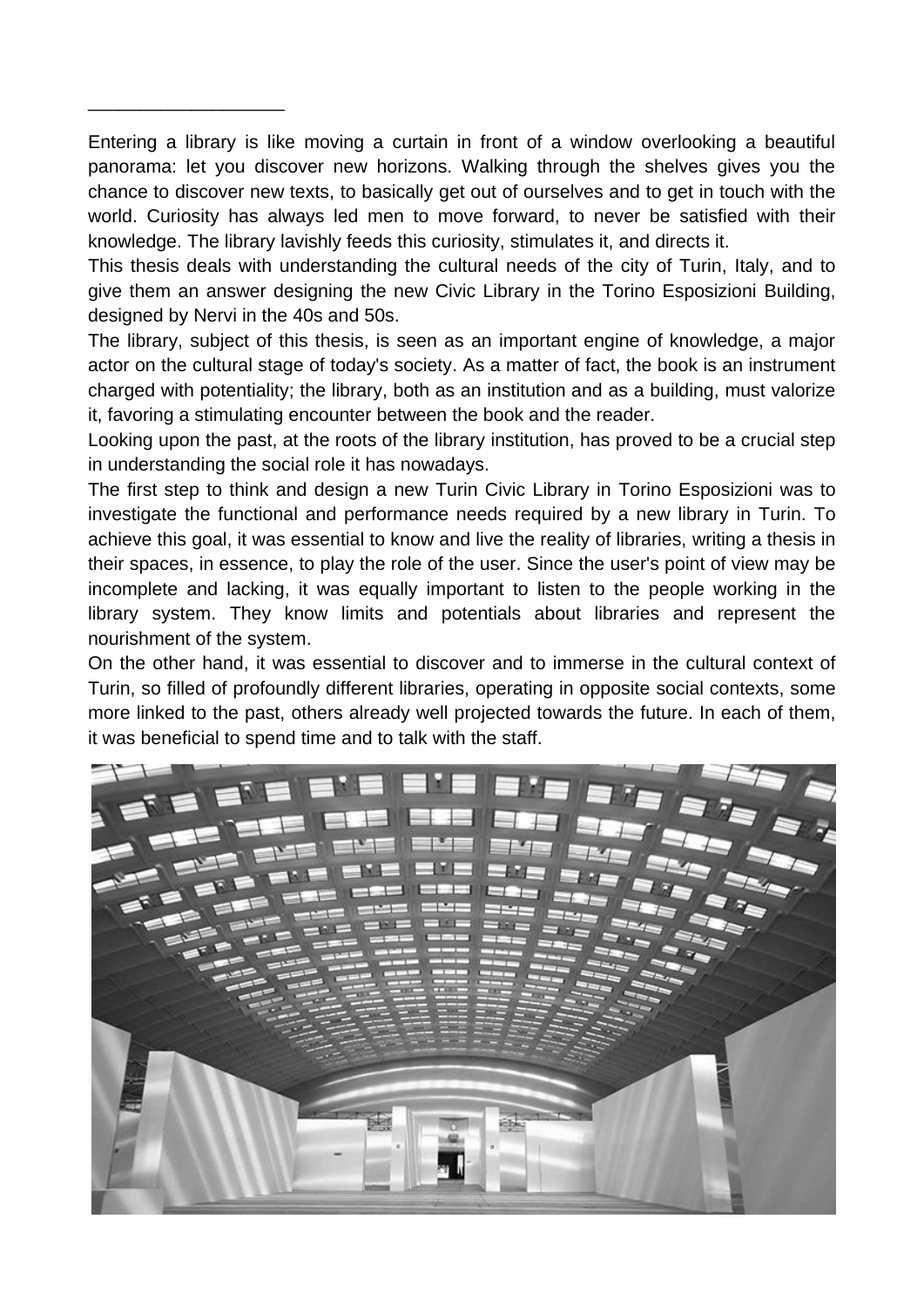The outcome of this work is also the result of time devoted to living the library, to interpret its role in the city of Turin, in the attempt of developing a project that is as able to look far away as it is well-rooted in the existing context.

The next design phase started from these premises to come to define, later, the spatial organization of the new library. The structure and drawings of Torino Esposizioni bring to mind a pre-Christian Basilica; these peculiarities strongly influenced the project of the library. This has led to the choice not to alter the character of sacredness of this architecture but to try to enhance its fundamental aspects, especially regarding the distribution of spaces and the formal definition of the design.

The idea of a library serving the public, able to read its needs and to guide it, is ultimately the fulcrum around which this thesis revolve. The needs of users can be different, but the design choices follow the will to highlight the two souls of library: the comforting reality of the safe "*harbor*" where it is temporarily possible to forget worries and troubles of the "open sea"; and the insatiable desire of knowledge, that interprets the library as a "*treasure island*" to be explored, able to excite, amaze and engage the user.